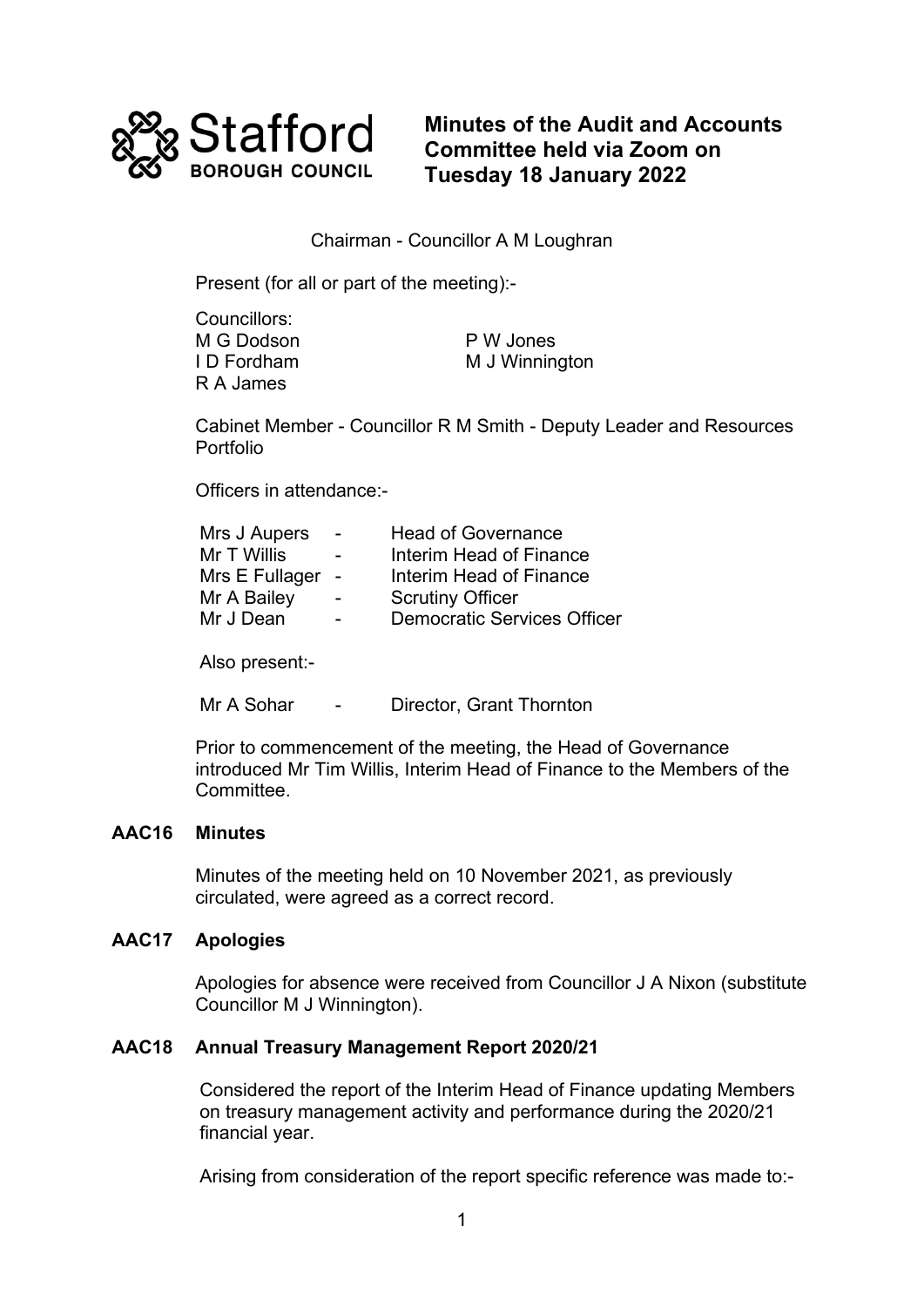- The treasury position as at 31 March 2021;
- Interest rate forecasts;
- Investments held by the Council

The Chairman was pleased to note that the report demonstrated the lack of borrowing by the Council, particularly under the continuing Coronavirus pandemic.

Members subsequently voted on the associated recommendations, which were declared to be carried.

- RESOLVED:- that in exercise of the powers delegated to the Committee:-
	- (a) the annual treasury management report for 2020/21 be noted;
	- (b) the actual 2020/21 prudential and treasury indicators set out in the appendix to the report be approved.

## **AAC19 Treasury Management Strategy, Minimum Revenue Provision Policy, Annual Investment Strategy 2022/23**

Considered the report of the Interim Head of Finance seeking to obtain Council approval of:-

- Prudential and Treasury indicators setting of indicators to ensure that the capital investment plans of the Council are affordable, prudent and sustainable;
- The Minimum Revenue Provision (MRP) Policy;
- Treasury Management Strategy Statement for 2022/23 to set treasury limits for 2022/23 to 2023/24 and to provide a background to the latest economic forecasts of interest rates;
- Annual Investment Strategy 2022/23 to set out the strategy of investment of surplus funds, as considered by Cabinet on 13 January 2022.

During consideration of the report Members attention was drawn to:-

- Capital financing requirement;
- Movement in CFR;
- The operational boundary:
- Significant risks to interest rates forecasts

On conclusion of the debate Members voted on the recommendations as set out, which were declared to be carried.

RESOLVED:- that in exercise of the powers delegated to the Committee